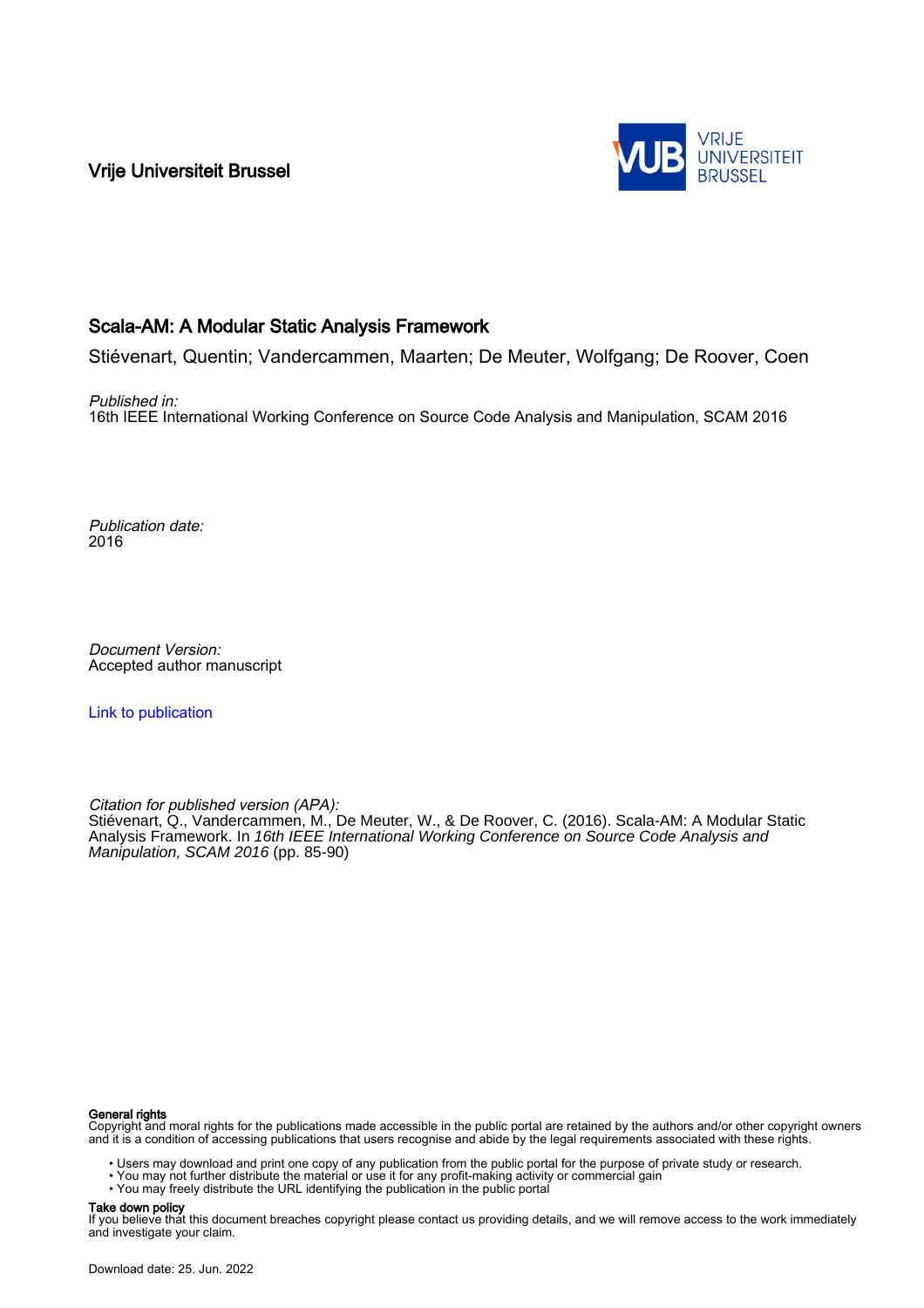# SCALA-AM: A Modular Static Analysis Framework

Quentin Stievenart, Maarten Vandercammen, Wolfgang De Meuter, Coen De Roover ´

Software Languages Lab

Vrije Universiteit Brussel, Belgium

{qstieven,mvdcamme,wdmeuter,cderoove}@vub.ac.be

*Abstract*—We present SCALA-AM, a modular framework for static analysis based on systematic abstraction of abstract machines. SCALA-AM achieves modularity by separating operational semantics, abstract values and machine abstraction concerns via *actions*, thus enabling language designers, static analysis developers and machine abstraction experts to combine their efforts. This modularity enables us to support semantics for multiple languages, and to include multiple machine abstractions in our framework. Different operational semantics and machine abstractions can then be combined with minimal effort.

We evaluate our framework by demonstrating how it enables implementing machine abstractions independently of the operational semantics, and by instantiating the framework for a static taint analysis of Scheme.

# I. INTRODUCTION

The approach of abstract interpretation using systematic abstraction of abstract machines [\[17\]](#page-6-0) starts from an interpreter in small-step operational semantics implemented as an abstract machine that transitions between states, which is systematically abstracted into an *abstract abstract machine* (AAM).

At the cost of precision, the domain of the abstracted machine is designed to be finite: instead of interpreting a single run of the program resulting in a possibly infinite sequence of states, the machine over-approximates all possible runs resulting in a finite graph. This graph might contain spurious paths that may not be reachable during concrete program execution, but can be explored by subsequent analyses.

It is hard to perform static analysis of highly dynamic languages with higher-order functions, where control- and data-flow are intertwined: when analyzing e.g., a function call  $(f \times)$ , it may be impossible to precisely determine the value of the operator f statically. The AAM approach is a technique that can deal with such languages. Its main advantage is that the resulting description of the abstracted machine is close to how a concrete interpreter would be described. With this technique, precision can be configured in various way, with the most precise configuration resulting in concrete interpretation. This enables static analysis developers to experimentally verify soundness of their tools by checking that the abstract interpretation results correctly over-approximate the concrete interpretation results.

However, extending AAM beyond simple calculi becomes tedious, as the same systematic abstraction must always be applied to the abstract machine of each newly supported language. This forces related works using this approach to simplify their description, e.g., by limiting their language to the  $\lambda$ -calculus, mixing language semantics with machinery [\[6\]](#page-6-1).

We believe that a better separation can be achieved between the language semantics and the abstraction mechanism. To this end, we developed SCALA-AM<sup>[1](#page-1-0)</sup>, a static analysis framework in Scala. SCALA-AM enables language designers to describe language semantics independently of the abstraction concern. Instantiating a machine abstraction with a language definition then leads to an abstract abstract machine that can perform both static analysis and concrete interpretation. We provide machine abstractions and language definitions that can be reused to minimize implementation work. Languages have to be described in small-step operational semantics, and should account for abstract values. For example, consider how the following code snippet might be analyzed:

(**if** (>= x 0) ; x originates from user input (sqrt x)

(error "negative number detected"))

A concrete run of this code either results in the computed square root of x, or in a user error. When executed abstractly, x is bound to an over-approximation of its concrete value, such as the abstract value  $Int.$  Comparing x with 0 results in the abstract value Bool, requiring the machine to explore both branches of the conditional. Abstract values therefore also affect the implementation of the operational semantics in the abstract interpreter.

We developed SCALA-AM with modularity and reusability of existing components in mind. Beyond the separation between machine abstraction and operational semantics, we also introduce modularity with respect to other components. Most importantly, we modularize the domain of abstract values used during the interpretation in a separate component that can be tuned independently of the semantics and the machine abstraction. Likewise, addresses and timestamps, which influence the precision of the abstracted abstract machine, are independent entities. In the end, static analyses can be performed on the fly during the computation of the state graph.

In this paper, we make the following contributions:

- We identify how to separate semantics from machinery in the AAM approach to abstract interpretation (Section [II\)](#page-2-0).
- We describe SCALA-AM, a modular framework that implements this idea, where static analysis developers and language designers can develop components independently, each focusing on their own concerns (Section [III\)](#page-2-1).
- We evaluate our approach by implementing an existing machine abstraction (Section [IV\)](#page-4-0), and by building a static taint analysis in SCALA-AM (Section [V\)](#page-5-0).

<span id="page-1-0"></span><sup>1</sup><https://github.com/acieroid/scala-am>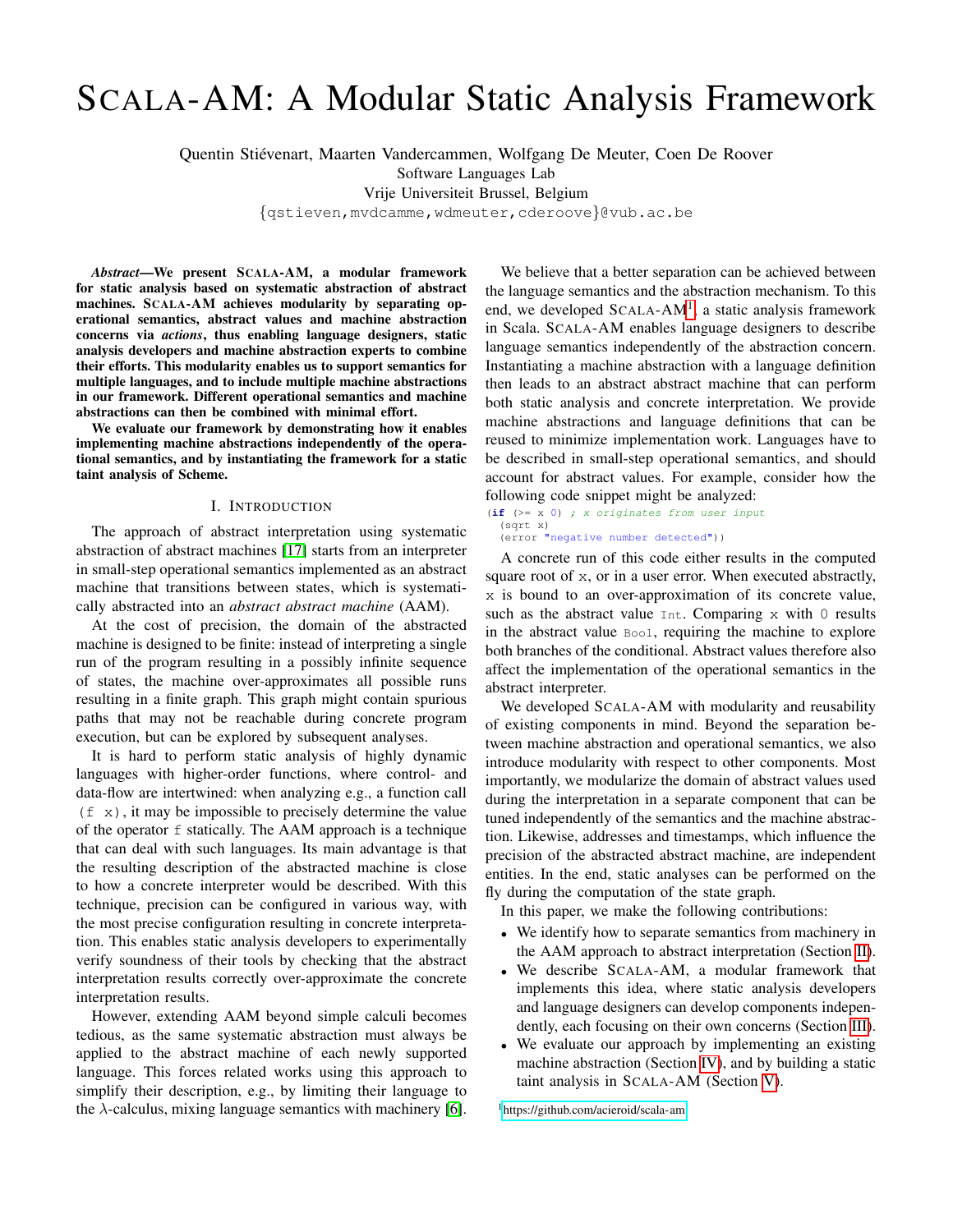# II. SEPARATING SEMANTICS FROM MACHINERY

<span id="page-2-0"></span>The original formulation of abstract interpretation using abstracted abstract machines [\[17\]](#page-6-0), given in Fig. [1,](#page-2-2) mixes the description of the semantics of the language under analysis with abstractions that render it an abstract abstract machine. Most of the fundamental work on abstracted abstract machines suffer from the same problem [\[17,](#page-6-0) [4,](#page-6-2) [6,](#page-6-1) [5\]](#page-6-3). In this section, we list some observations about the formalizations of current abstract abstract machines in literature. These observations lead us to the following insight: an abstract abstract machine is an instantiation of operational semantics and an abstraction mechanism. The operational semantics specifies how interpretation should proceed at every program point, while the machine abstraction is responsible for keeping its machine state up-to-date. In SCALA-AM, the semantics' decision on how interpretation should proceed is abstracted through the concept of *actions*, such as *evaluate expression e* or *push a frame on the stack*. The machine abstraction handles these actions by updating its machine state to reflect this decision.

<span id="page-2-2"></span>
$$
e \in Exp ::= (\lambda x.e) \mid (e_0e_1) \mid x
$$
  
\n
$$
v \in Val ::= (\lambda x.e)
$$
  
\n
$$
\rho \in Env = Var \rightarrow Addr
$$
  
\n
$$
\sigma \in Store = Addr \rightarrow \mathcal{P}(Val \times Env + Kont)
$$
  
\n
$$
\kappa \in Kont ::= \mathbf{mt} \mid \mathbf{ar}(e, \rho, a) \mid \mathbf{fn}(v, \rho, a)
$$
  
\n
$$
\varsigma \in State ::= \langle e, \rho, \sigma, a \rangle
$$
  
\n
$$
\frac{\varsigma \mapsto \varsigma', \text{ where } \kappa \in \sigma(a), b = alloc(\varsigma)}{\langle x, \rho, \sigma, a \rangle \mid \langle v, \rho', \sigma, a \rangle \text{ where } (v, \rho') \in \sigma(\rho(x))}
$$
  
\n
$$
\langle (e_0e_1), \rho, \sigma, a \rangle \mid \langle e, \rho', \sigma \sqcup [b \mapsto \mathbf{ar}(e_1, \rho, a)], b \rangle
$$
  
\n
$$
\langle v, \rho, \sigma, a \rangle
$$
  
\nif  $\kappa = \mathbf{ar}(e, \rho', c) \mid \langle e, \rho', \sigma \sqcup [b \mapsto \mathbf{fn}(v, \rho, c)], b \rangle$ 

Fig. 1: Original formulation of AAM, where  $x \in Var$  are variable names and  $a \in Addr$  are addresses.

if  $\kappa = \text{fn}(\ (\lambda x.e), \rho', c) \mid \langle e, \rho' | x \mapsto b |, \sigma \sqcup [b \mapsto (v, \rho)], c \rangle$ 

Current formalizations of abstract machines lead us to the following observations, which we enforce in SCALA-AM:

- 1) Semantics can act based on the current expression in the machine state. The behavior of the semantics is dependent on the current expression of the abstract machine state. In SCALA-AM, the semantics provides a stepEval function to the machine abstraction which returns actions that the machine abstraction needs to perform to make an evaluation step on this expression. This function does not rely on components specific to the machine such as the continuation store (see Item [5\)](#page-2-3). This is made explicit in SCALA-AM, whereas it is only implicit in related work.
- 2) Semantics can peek at the top continuation frame when a value is reached. The original description of AAM for  $\lambda$ -calculus does not make explicit the concept of *value*[2](#page-2-4) , but formalizations that use an eval-

continuation machine (e.g., Johnson and Van Horn [\[6\]](#page-6-1)) explicitly have two types of states: states where an expression has to be evaluated, and states where a value has been reached. In SCALA-AM, abstract machines are explicitly in eval-continuation style (i.e., states can either contain an expression to evaluate, or a computed value). The SCALA-AM framework expects the semantics to provide a stepKont function, which is called with the top frame on the stack when a value is reached by the abstract machine. Similarly to stepEval, this function returns a set of actions.

- 3) Manipulation of the stack by the semantics is limited. The semantics only pushes continuation frames on the stack, or inspects the topmost frame when a value has been reached. In SCALA-AM, the stack is manipulated via actions, produced by stepEval and stepKont. The topmost frame is popped by the machine abstraction before stepKont is called, and the semantics can rely on the machine abstraction to pass it this topmost frame.
- 4) The store maps a finite domain of addresses to sets of values. Though the store appears in the abstract machine states, the values contained in the store are only used by the semantics. Instead of mapping addresses to sets of values, as in the original formulation of AAM, the store in SCALA-AM generalizes this to any lattice. When different values must be stored at the same address, the values are joined within the lattice. The original description can be simulated via a powerset lattice. As both the semantics and the machine abstraction only interact with the lattice via an interface in SCALA-AM, the value domain is independent of both components.
- <span id="page-2-3"></span>5) The abstraction of the stack is specific to the abstract machine While Van Horn and Might [\[17\]](#page-6-0) use the same store for values and continuations, only the abstract machine accesses the continuations and only the semantics accesses the values. In SCALA-AM, values and continuations are mapped in separate stores. As the continuation store is only accessible by the machine abstraction, the machine can improve precision by selecting another continuation store mechanism, such as the one described by Johnson and Van Horn [\[6\]](#page-6-1), without affecting other components. As the abstraction of the stack is opaque to the semantics, it is up to the machine to pass the topmost continuation frame to the stepKont function of the semantics.

The concept of actions enables SCALA-AM to separate semantics and machine abstractions in SCALA-AM. We describe them in detail in Section [III-B.](#page-3-0)

# III. DESIGN OF THE FRAMEWORK

<span id="page-2-1"></span>The SCALA-AM architecture is based on the observation that operational semantics can be described separately from machine abstractions. We explored this further and designed a tool in which one can specify the following components independently and compose them to implement multiple variants of static analyses:

<span id="page-2-4"></span><sup>&</sup>lt;sup>2</sup>This is because a value in  $\lambda$ -calculus is a closure, formed by a  $\lambda$  expression with its environment, i.e., values are members of  $Val \times Env$ . A state that reaches such a value therefore has the same expression component as a state that has to evaluate a  $\lambda$  expression in a given environment.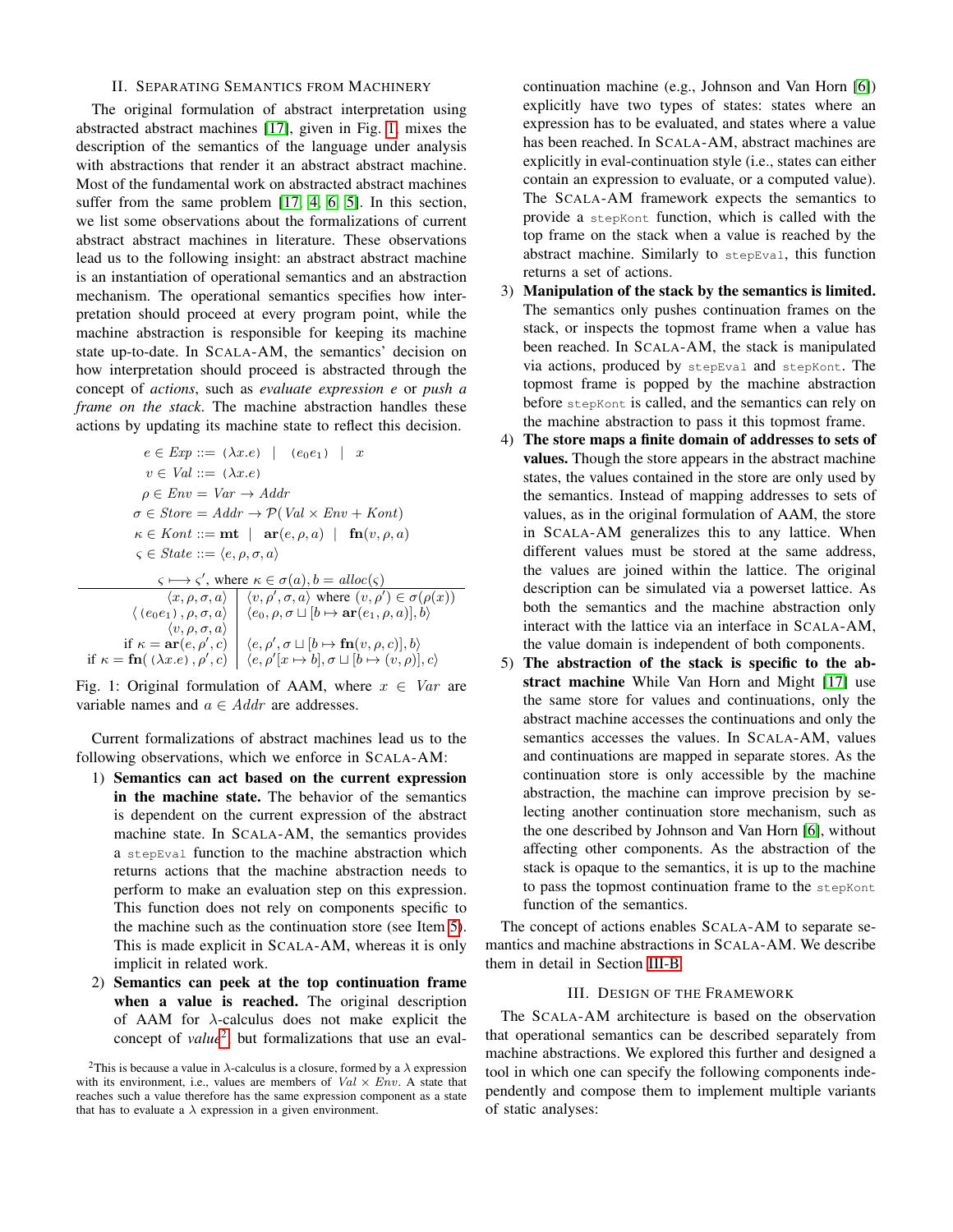<span id="page-3-1"></span>

Fig. 2: Design of SCALA-AM.

- Semantics: language semantics describe how to evaluate a program in a given language. Making these semantics modular enables supporting multiple programming languages. We have built semantics for Scheme and  $\lambda$ calculus, as well some variants (Scheme with concur-rency primitives [\[15\]](#page-6-4), by-call and by-need  $λ$ -calculus). Section [V](#page-5-0) demonstrates how users of our tool can build upon these semantics to develop new analyses.
- Lattice: the value domain of the analyzed language is described in a lattice, and is separated from both the semantics and the abstract machine. The choice of lattice influences the precision of the analysis.
- Abstraction mechanism: multiple variants of the original AAM machine, with varying degrees of precision, exist. Separating the machine abstraction from the semantics of the analyzed language enables experimenting with various abstractions. It also enables designers of abstract machines to assess how their proposed machine fares in a variety of languages with minimal effort. SCALA-AM includes some abstraction mechanisms encountered in the literature [\[17,](#page-6-0) [6,](#page-6-1) [5,](#page-6-3) [11\]](#page-6-5). Section [IV](#page-4-0) demonstrates how new machine abstractions can be added.
- Timestamp: timestamps introduce context sensitivity in the abstract machine, thus improving precision.
- Address: addresses influence the precision of the analysis, and are parameterized by the timestamps.

Fig. [2](#page-3-1) illustrates the separation between components. Timestamps do not use any other components. Addresses may rely on timestamps, but do not perform any operations on them. Lattices may rely on addresses to represent values such as closures or cons cells. The semantics employs timestamps to allocate new addresses. The semantics also heavily relies on the lattice component for performing semantic operations on the values used in the language. The machine abstraction interacts with the semantics, via the stepEval and stepKont functions, and with the timestamp, as it increments it at every machine step. To a lesser extent, the machine abstraction may also depend on the lattice for performing subsumption checks.

In the remainder of this section, we describe the interface that must be implemented by each component.

# *A. Semantics*

Semantics are parameterized by abstract values (Abs), addresses (Addr) and timestamps (Time). The semantics are responsible for evaluating and parsing programs, and for providing an initial environment and store:

- stepEval: (Exp, Env, Store, Time) => Set[Action]: returns the set of actions that the abstract machine must perform when evaluating an expression in a given environment.
- stepKont: (Abs, Frame, Store, Time) => Set[Action]: returns the set of actions to perform when a value has been computed and the given frame is at the top of the stack.
- parse: String => Exp: parses a program from a string. SCALA-AM provides parsing utilities for s-expression based languages.
- initialBindings: Set[(String, Addr, Abs)]: returns a collection of bindings that must be present in the initial environment (mapping String to Addr) and store (mapping Addr to Abs). This function can be used to implement builtins and primitives of a language, such as Scheme's + or car functions.
- <span id="page-3-0"></span>*B. Action*

Actions are the key element in the interaction between the machine abstraction and the semantics. At any point during the evaluation, the machine may call the semantics' stepEval and stepKont functions. It then receives a set of actions specifying what must be performed next in the small-step interpretation of the program. Possible actions are the following:

- ActionReachedValue(Abs, Store): a value has been computed. Updates to the store are part of the action.
- ActionEval(Exp, Env, Store): an expression has to be evaluated in the given environment. Updates to the store are also part of the action.
- ActionPush(Frame, Exp, Env, Store): a frame has to be pushed on the stack and evaluation will proceed with the given expression, environment and store.
- ActionError(SemErr): an error, e.g., an unbound variable, has been reached by the semantics. The current trace will not be explored further.

# *C. Machine Abstraction*

A machine abstraction is parameterized by abstract values, addresses and timestamps, as all these components influence the behavior of the machine. A machine abstraction has to implement the following functions, both of which require an implementation of semantics for expressions of type Exp:

- $\bullet$  eval: (Exp, Semantics) => Output computes the abstract state graph output as the transitive closure of the transition relation of the abstract machine, using the given semantics.
- analyze[L]: (Exp, Semantics, Analysis) =>  $Option[L]$  is similar to eval, but performs calls to the analysis in order to propagate the analysis information through the visited states.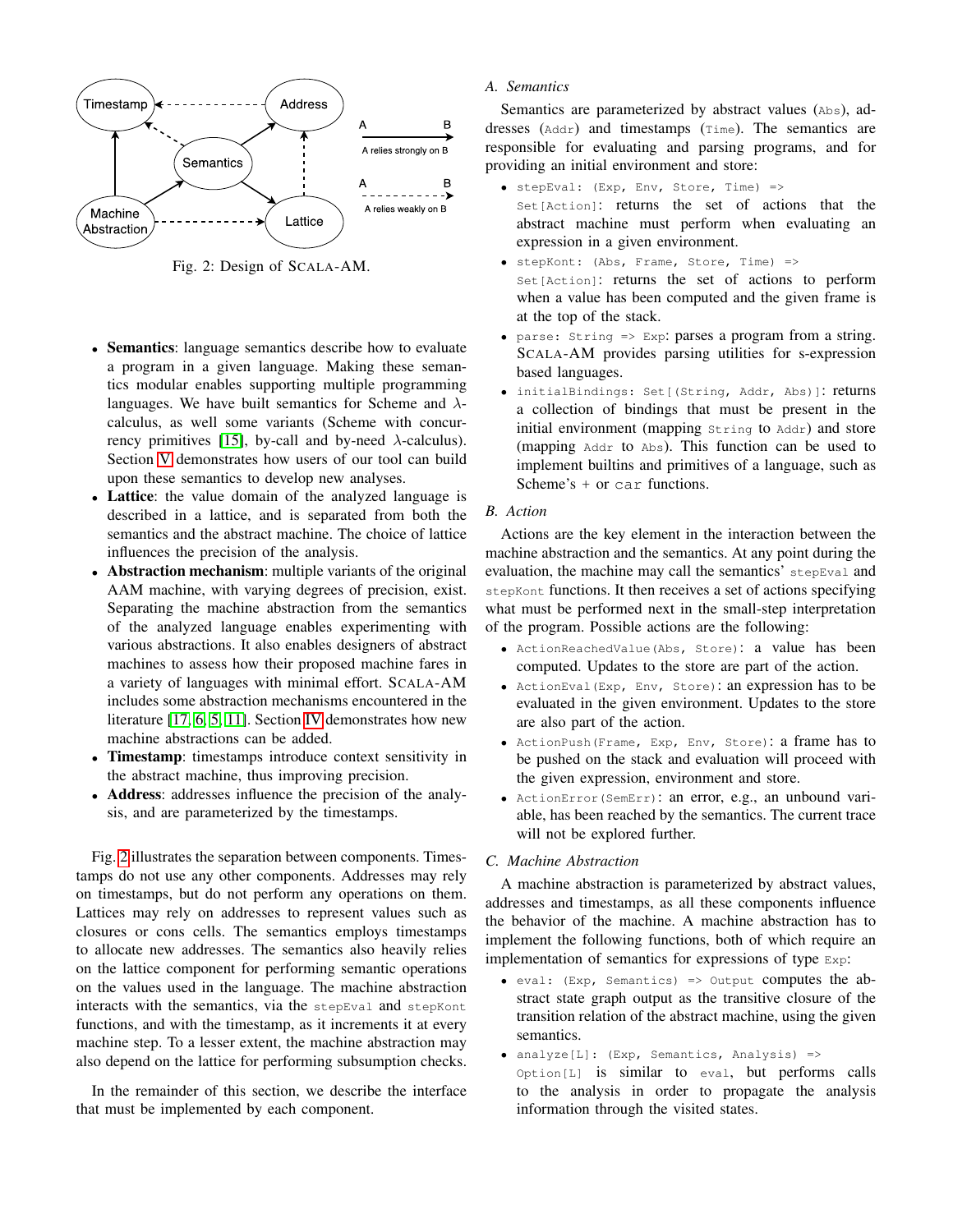# *D. Lattice*

The abstract value domain is described as a lattice, and must implement the JoinLattice type class which specifies the following functions:

- bottom: Abs specifies a bottom  $(\perp)$  element that represents the absence of information.
- join: (Abs, Abs) => Abs joins the information of the two values:  $\phi$ ioin(v1, v2) implements  $v1 \sqcup v2$ .
- subsumes: (Abs, Abs) => Boolean defines the partial order between lattice values. If subsumes  $(v1, v2)$  is true, then we have  $v1 \sqsupseteq v2$ , i.e.,  $v1$  contains at least as much information as v2.

Lattices must minimally satisfy this interface. However, the values that make up a lattice depend on the language analyzed. Lattices can implement refined type classes that enables the semantics to inject values into the lattice domain. For example, we provide lattices for Scheme-like languages, with injection functions for values commonly used in these languages: numbers, first-class closures, vectors, cons-cells etc. These lattices also provide basic operations on values, from which complex primitives can be built independently of the actual lattice implementation.

To verify our lattice implementations, we use ScalaCheck to perform quickchecking of general lattice properties, inspired by Midtgaard and Møller [\[10\]](#page-6-6). We also include handwritten test cases. The specification of these tests is implementation independent, and new lattice implementations can be tested independently of other components with minimal implementation overhead.

# *E. Timestamp and Address*

SCALA-AM also enables the user to redefine addresses and timestamps through the type classes Address and Timestamp. Implementations are provided for some existing strategies: context insensitive timestamps, k-CFA timestamps [\[13\]](#page-6-7), concrete timestamps to model concrete execution [\[17\]](#page-6-0), and classical addresses using allocation-site information [\[1\]](#page-6-8).

# *F. Analysis*

All previous components enable performing abstract interpretation. However, to perform useful static analyses, we must not only compute the possible states reachable by a program, but we must also derive and collect information from these states. To this end, we define an Analysis trait that, given a type of information  $L$  to compute over the program, describes how this information evolves during interpretation. This component will be used by the machine abstraction and the following functions will be called throughout the computation:

- stepEval: (Exp, Env, Store, Time, L) => L specifies how to update the information when the semantics' stepEval function is called.
- stepKont: (Frame, Abs, Store, Time, L) => L specifies how to update the information when the semantics' stepKont function is called.
- error: (SemErr,  $L$ ) =>  $L$  specifies how to update the information when an error state with the given error message is reached.
- join:  $(L, L) \implies L$  specifies how to join the information computed by the analysis.
- $\bullet$  init: L is the initial value for the information computed.

An analysis is typically dependent on the language analyzed and the lattice used, as will be illustrated in Section [V](#page-5-0) where we build a static taint analysis for Scheme programs.

#### IV. EXAMPLE: AAM ABSTRACT MACHINE

<span id="page-4-0"></span>To define a new machine abstraction, the AbstractMachine trait, with an eval and an analyze function, must be implemented. In this section, we implement the AAM approach [\[17\]](#page-6-0) where each state has a *control* component, which is either:

- ControlEval(Exp, Env) if an expression has to be evaluated in the given environment.
- ControlKont(Abs) if a value has been reached and a frame will have to be popped from the stack.
- ControlError(SemErr) if an error has been reached.

States of this machine are represented by class state composed of a control component, a store binding addresses to abstract values, a continuation store binding continuation addresses to continuations, a continuation address a representing the current continuation, and a timestamp  $t$ .

The step method of State computes the set of its successor states. step checks the control component, dispatches to the appropriate function in the semantics and then *integrates* the actions to generate the set of resulting states:

```
def step(sem: Semantics): Set[State] = control match {
  case ControlEval(e, env) =>
    integrate(a, sem.stepEval(e, env, store, t))
  case ControlKont(v) => kstore.lookup(a).flatMap({
    case Kont(frame, next) =>
      integrate(next, sem.stepKont(v, frame, store, t)) })
  case ControlError(_) => Set() }
def integrate(a: KontAddr, as: Set[Action]): Set[State] = {
  val t2 = time.title(t)as.map({
    case ActionReachedValue(v, store) =>
      State(ControlKont(v), store, kstore, a, t2)
    case ActionPush(frame, e, env, store) =>
      val next = NormalKontAddress(e, t)
      val kstore2 = kstore.extend(next, Kont(frame, a))
      State(ControlEval(e, env), store, kstore2, next, t2)
    case ActionEval(e, env, store) =>
      State(ControlEval(e, env), store, kstore, a, t2)
    case ActionError(err) =>
    State(ControlError(err), store, kstore, a, t2) }) }
```
The inject helper function takes the expression to analyze, and returns the initial state by adding the necessary extra information: the initial environment and store, the initial continuation store (empty), the initial continuation address (HaltKontAddress, a specific address indicating that the stack is empty), and the initial timestamp.

We use the halted method to check whether a state has reached the end of the execution. This function returns true if the state is an error state or a value state with no current continuation.

The eval function of the machine abstraction first generates the successors of the initial state by calling step and then loops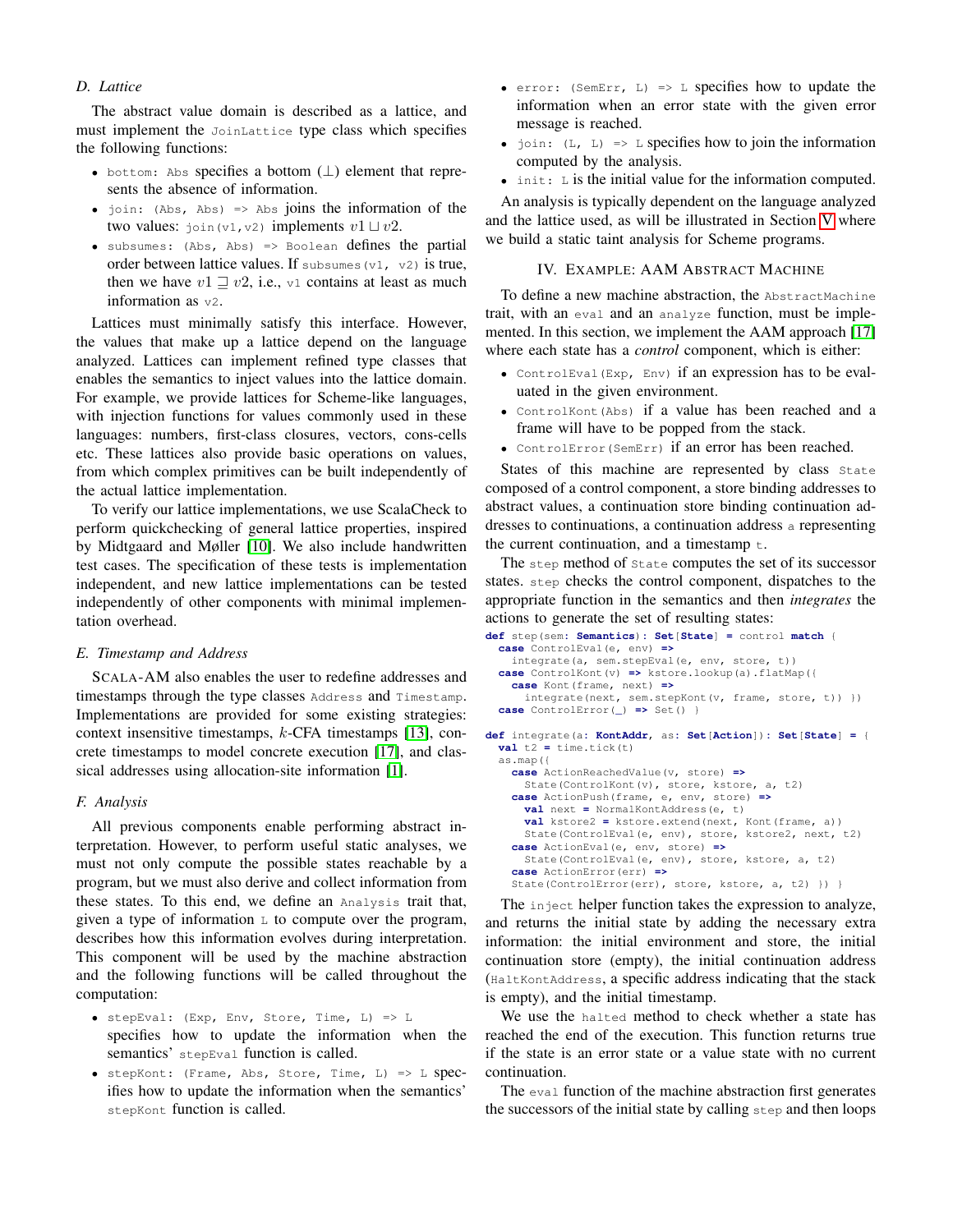over these states. It keeps track of its visited states to avoid re-exploring states already explored.

```
def eval(exp: Exp, sem: Semantics): Output = {
  def loop(todo: Set[State], visited: Set[State]):
    AAMOutput = todo.headOption match {
    case Some(s) if visited.contains(s) =>
      loop(todo.tail, visited, graph)
    case Some(s) if (s.halted) =>
      loop(todo.tail, visited + s, graph)
    case Some(s) =>
      loop(todo.tail ++ s.step(sem), visited + s)
    case None => AAMOutput(...) }
  loop(Set(State.inject(exp, sem.initialBindings)), Set()) }
```
Although not shown here, a state graph can also be incrementally generated and returned in the output.

Static analysis can be either performed on the graph resulting from eval, or on the fly via the analyze function, which works very similarly to eval, but propagates analysis information while exploring the graph.

# <span id="page-5-0"></span>V. CASE STUDY: TAINT ANALYSIS OF SCHEME PROGRAMS

We now demonstrate how a static taint analysis on higherorder side-effecting programs can be constructed in SCALA-AM. We only give a general outline of how the analysis is constructed, but the full implementation is publicly available<sup>[3](#page-5-1)</sup>.

#### *A. Lattice*

The analysis uses a product lattice that combines a standard constant propagation lattice with a taint lattice (Fig. [3\)](#page-5-2). The standard lattice models the possible values obtained during the evaluation of the program, while the taint lattice models the *taint status* of the values. A value starts as untainted, until it goes through a *source*. Due to imprecision in the analysis, tainted and untainted values may need to be joined, in which case the result is the top element of the lattice, i.e., a value that *may be tainted*. In practice, tainted values are annotated with the program location of the source of taint, and locations are joined in a set when taint status has to be joined.



<span id="page-5-2"></span>Fig. 3: The taint lattice used in the static taint analysis.

# *B. Language and Semantics*

As Scheme semantics are already implemented in SCALA-AM, we just extend the semantics with three primitives that model sources that taint values, sanitizers, and sinks.

- 1) (taint x) returns the value of its argument with taint status set to TAINTED.
- 2) (sanitize x) returns the value of its argument with the taint status set to UNTAINTED.
- 3) (sink x) results in an error if a tainted value may flow to x. If the taint status of x is  $\top$ , it results in both an error and a non-error successor state.

In practice, sources, sinks, and sanitizers are modeled by annotating parts of a program instead of relying on explicit primitives. However, program transformations can automatically convert such annotations to these three primitives without having to modify the semantics.

# *C. Analysis*

We design an analysis that locates potential flow of tainted values from sources to sinks in Scheme programs. When a tainted value flows to a sink, it results in an error, as we have detected a potential leak in the program. The information computed by the analysis is a set of leak errors that can be reached during exploration of the program state space. The join operation is the union over sets of errors, and the initial value of the analysis is the empty set. The precision of the resulting analysis depends on components such as the machine abstraction, the addresses and timestamps. One can achieve different levels of flow-sensitivity and contextsensitivity depending on the configuration chosen.

# *D. Usage*

The following code depicts the steps needed to perform the analysis on a program stored in the form of a string.

```
val prims = new TSchemePrimitives // instantiate primitives
val sem = new SchemeSemantics(prims) // instantiate semantics
// parse program to an expression
val pgm = sem.parse("(let* ((x (taint 1)) (y x)) (sink y))")
val m = new AAM // instantiate an abstracted abstract machine
val res = m.analyze(pgm, sem, TaintAnalysis) // run analysis
```
#### VI. RELATED WORK

Most of the currently available static analysis frameworks have little support for extensions to multiple programming languages, especially for higher-order languages. Notable ex-ceptions are Facebook's tools pfff<sup>[4](#page-5-3)</sup> and Infer<sup>[5](#page-5-4)</sup>. Pfff supports many languages, including languages with higher-order functions such as Lisp, Python and Haskell. However, each new language must implement its own analyses, as pfff requires specifying a function that generates the control flow graph for each language. We rely on the abstract machine to perform the work of building the control flow graph, based on the actions returned by the semantics. Infer only supports intra-procedural analyses of object-oriented imperative languages, by relying on the fact that such languages share similar concepts. Our framework can be easily extended to support new concepts, and performs inter-procedural analysis.

The K [\[12\]](#page-6-9) framework and Kiama [\[14\]](#page-6-10) both allow to express abstract machines with the same programming effort as in SCALA-AM, but have no built-in support for abstracting components of the machine to perform static analysis.

The RASCAL [\[8\]](#page-6-11) framework provides a domain-specific language to develop analysis and manipulation tools. On the other hand, we provide a framework focused on abstract interpretation, written in an expressible general purpose language, which shares some features with RASCAL (e.g., data-type definitions, strong static typing, pattern matching, comprehension).

The Clang static analyzer [\[9\]](#page-6-12) supports LLVM bytecode, which can be generated for multiple languages. However, some

<span id="page-5-1"></span> $3$ <https://github.com/acieroid/scala-am/wiki/Example:-static-taint-analysis>

<span id="page-5-3"></span><sup>4</sup><http://github.com/facebook/pfff>

<span id="page-5-4"></span><sup>5</sup><http://fbinfer.com>